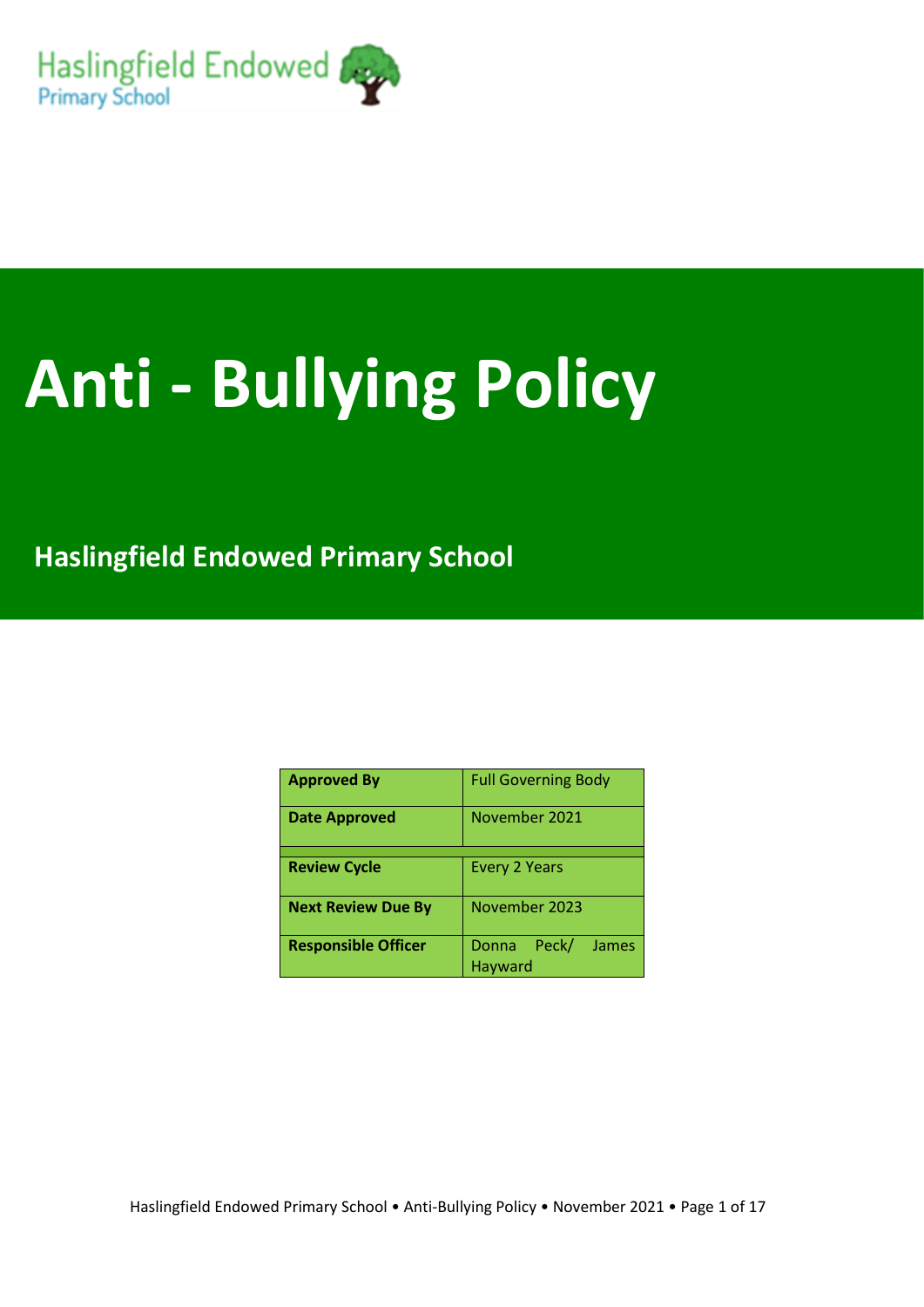# 1.Context

This Anti-Bullying Policy should be read in conjunction with our Relationships Education Policy, Safeguarding and Child Protection Policy, Acceptable Use Policy, PSHCE Policy and Behaviour Management Policy.

# **1.1 Aims**

As a school, we believe that all children have the right to learn in an environment where they feel safe. The purpose of this policy is to communicate how the school aims to create an environment in which everyone agrees that bullying is unacceptable.

The aims of this policy are to:

- establish an agreed definition of bullying
- outline how we involve the whole school community to developing an Anti-Bullying ethos
- share the principles behind our programme of preventative education
- detail how we respond to instances of bullying behaviour.

# **1.2 Defining Bullying**

At our school we define bullying as:

 *repetitive, intentional hurting of one person or group by another person or group, where the relationship involves an imbalance of power. It can happen face to face or online.*

 *(Antibullying Alliance definition).*

*There are various types and definitions of bullying, but most have five things (which we call the 5 P's) in common.* 

- *PREMEDITATION- it is deliberatively hurtful behaviour.*
- *PERSISTENCE- it is repeated over time.*
- *PERSONAL- it is deliberately directed towards a specific person or group of people.*
- *PAIN- it causes physical or psychological pain to the person who is being bullied.*
- *POWER- there is an imbalance of power, which makes it hard for those being bullied to defend themselves. This power that the bully exerts over his/her victim is crucial to the bully's success but this is not always recognisable to others.*

Bullying behaviour may be:

- **Physical** for example pushing, poking, kicking, hitting, biting, pinching
- **Verbal** for example name-calling, teasing, belittling
- **Indirect**  for example spreading rumours, leaving someone out
- **Cyberbullying** for example sending nasty messages, posting unkind content online, sharing photos or videos.

These different forms of bullying may occur separately or coexist.

We know that experiencing bullying can have a significant, negative and lasting impact on a child's emotional and mental wellbeing. We also recognise the negative impact that engaging in bullying behaviours or witnessing the bullying of another can have.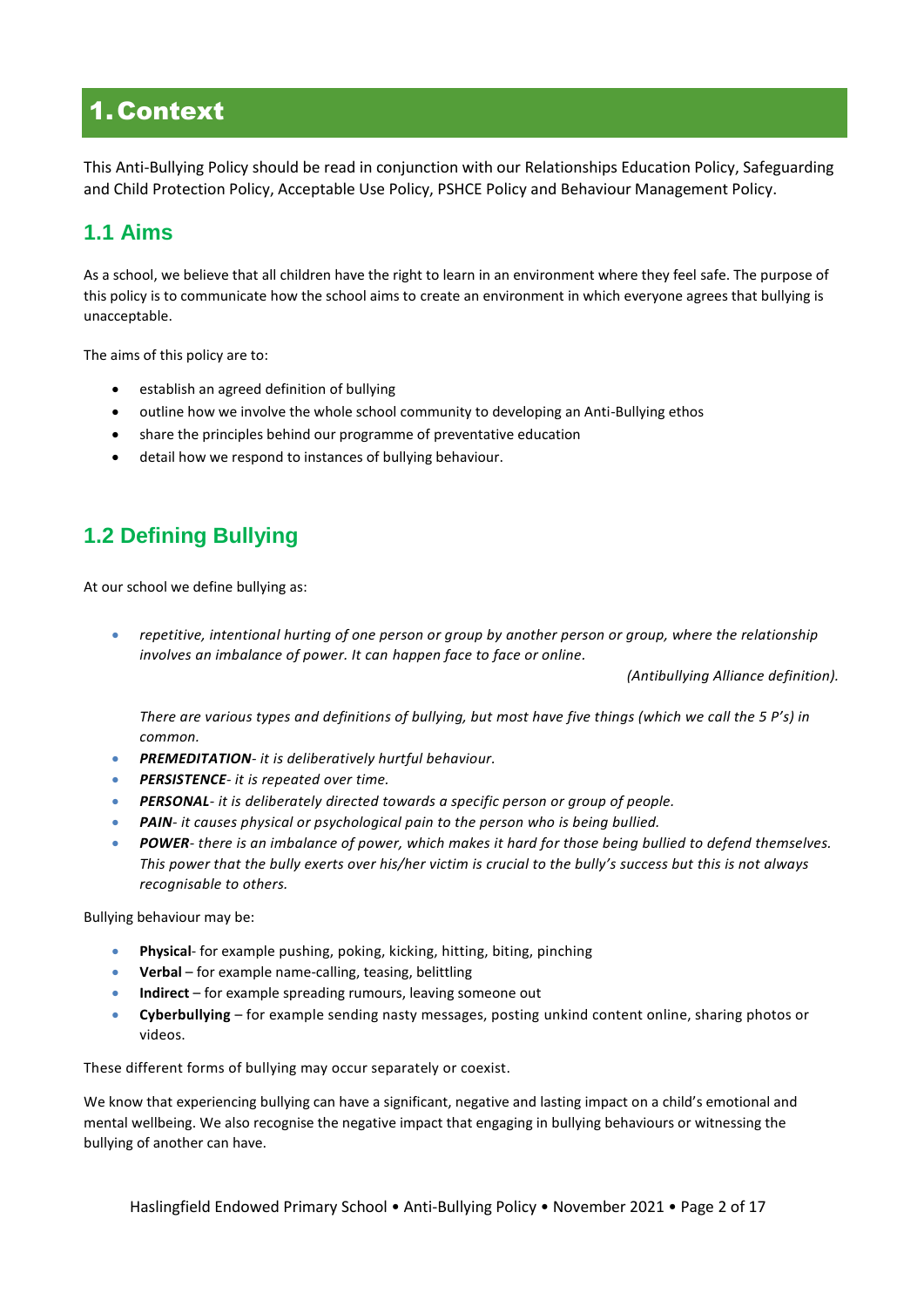# **1.3 Wider Context**

Section 89 of the [Education and Inspections Act \(2006\)](https://www.legislation.gov.uk/ukpga/2006/40/contents) states that maintained schools must have measures to encourage good behaviour and prevent all forms of bullying amongst pupils.

[The Education Inspection Framework \(2021\)](https://www.gov.uk/government/publications/education-inspection-framework) requires inspectors to make a judgement on the extent to which, "leaders, teachers and learners create an environment where bullying, peer-on-peer abuse or discrimination are not tolerated. If they do occur, staff deal with issues quickly and effectively, and do not allow them to spread."

We recognise that bullying remains an issue in and out of schools. Nationally[, The Good Childhood Report](https://www.childrenssociety.org.uk/good-childhood) 2020<sup>1</sup> found that 38.6% of children reported having experienced at least one form of bullying in school over the past 6 months. *Locally, the Health-Related Behaviour Survey (2020) found 37% of Cambridgeshire Primary pupils feel afraid of going to school because of bullying at least 'sometimes'.<sup>2</sup>*

This policy outlines both the preventative work we do with the children to reduce the risk of bullying behaviour occurring, and how we respond when incidents of bullying arise. This policy is consistent with the DfE publication [Preventing and Tackling Bullying \(2017\)](https://assets.publishing.service.gov.uk/government/uploads/system/uploads/attachment_data/file/623895/Preventing_and_tackling_bullying_advice.pdf) and the DfE statutory requirements for [Relationships Education and Health](https://assets.publishing.service.gov.uk/government/uploads/system/uploads/attachment_data/file/908013/Relationships_Education__Relationships_and_Sex_Education__RSE__and_Health_Education.pdf)  [Education \(2020\).](https://assets.publishing.service.gov.uk/government/uploads/system/uploads/attachment_data/file/908013/Relationships_Education__Relationships_and_Sex_Education__RSE__and_Health_Education.pdf)

# **1.4 Inclusion**

We are aware of our responsibilities under th[e Equality Act 2010](http://www.legislation.gov.uk/ukpga/2010/15/contents) to eliminate unlawful discrimination, harassment and victimisation; advance equality of opportunity and foster good relations between people who share a protected characteristic and people who do not share it. The protected characteristics are: age, disability, gender reassignment, marriage and civil partnership, pregnancy and maternity, race, religion or belief, sex and sexual orientation.

We recognise that any chid may be affected by bullying. We also seek to raise awareness via our preventative education programme with the children that sometimes bullying is related to prejudice. This learning aims to support children to recognise the views of others and to help them understand that lifestyle choices, views and attitudes will differ among people, but that prejudice, bullying and intolerance are always unacceptable.

See our Relationships Education Policy for more detail about how our Relationships Education reduces discrimination, advances equality of opportunity and meets the needs of all, including those pupils:

- with protected characteristics or who have family members with protected characteristics
- with Special Educational Needs and Disabilities (SEND).

# **1.5 Safeguarding**

1

[Keeping Children Safe in Education \(2020\)](https://www.gov.uk/government/publications/keeping-children-safe-in-education--2) states that all staff should be aware that children can abuse other children (often referred to as peer on peer abuse), and that peer on peer abuse includes bullying and cyberbullying. When staff have concerns about peer on peer abuse, this information is shared with the Designated Safeguarding Lead in line with our Safeguarding and Child Protection Policy.

For further information about how our Relationships Education helps us fulfil our statutory safeguarding duties, see the Relationships Education Policy.

<sup>&</sup>lt;sup>1</sup> Good Childhood Report 2020 was the 10<sup>th</sup> Annual Survey of 2000 children aged 10-17 selected to match demographic/socio-economic make up of wider population carried out by The Children's Society.

Haslingfield Endowed Primary School • Anti-Bullying Policy • November 2021 • Page 3 of 17 <sup>2</sup> The Health-Related Behaviour Survey is carried out with pupils in year 6 or year 5 and 6.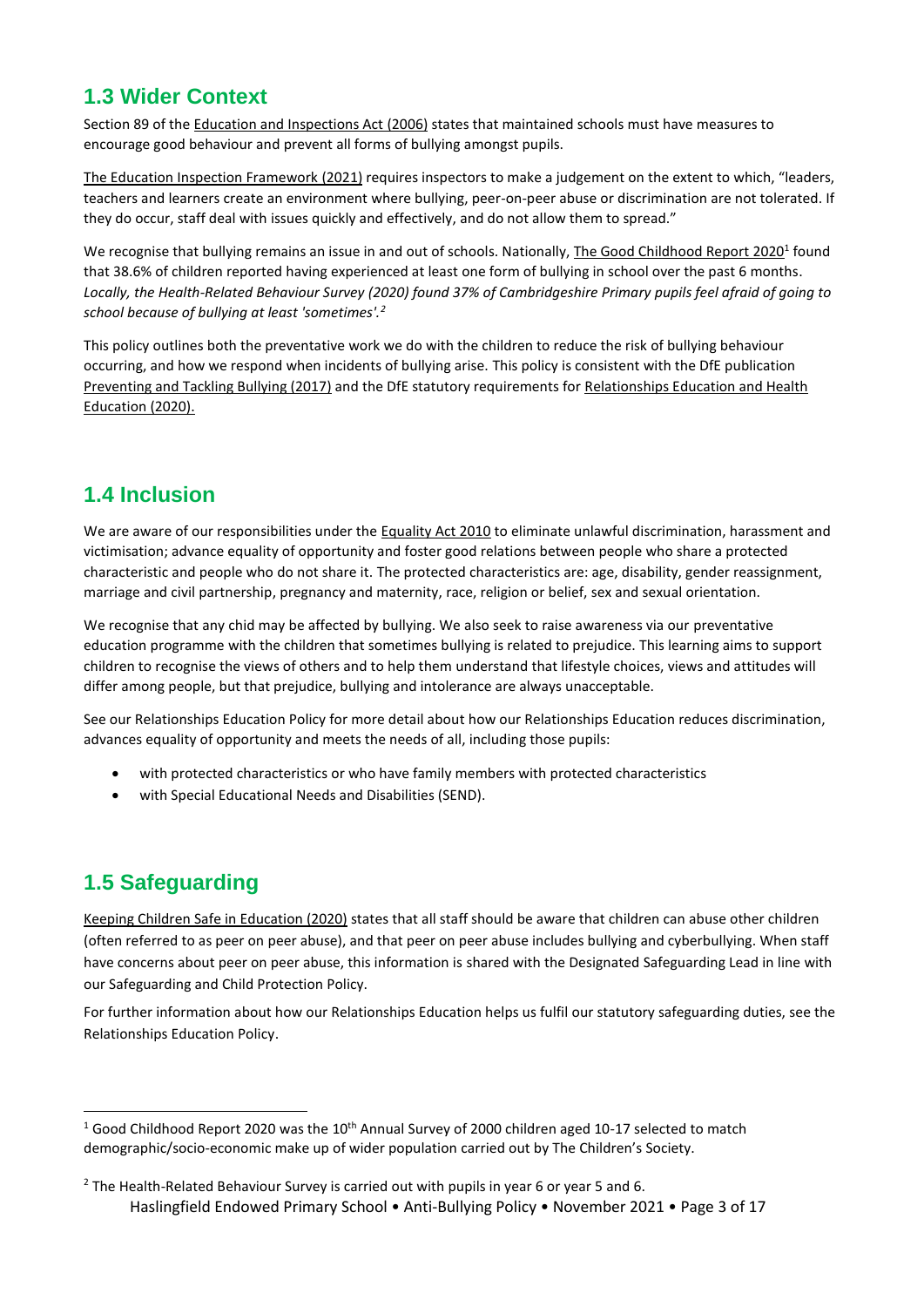# 2. Involving the Whole School Community

# **2.1 Development of the Policy**

This policy has been developed in consultation with pupils, governors and parents/carers.

Some parents/carers and pupils have been consulted directly through whole school surveys and by sharing sample lesson content.

Parents/carers and pupils have also been represented by the school council and small focus groups from each class.

Further consultation with parents/carers and pupils will be carried out when the policy is reviewed, which happens at least every 2 years.

# **2.2 Engaging with Pupils**

We will involve pupils in the evaluation and development of the Anti-Bullying Policy in ways appropriate to their age.

- We will refer to local/countywide/national data e.g. Health Related Behaviour Survey for our school/district.
- We will obtain pupils views about which parts of school feel safe to them and how pupils could be helped to feel safer in school.
- We will consult pupils (e.g. through School Council) about their perception of the strengths of our Anti-Bullying provision and the areas to be further developed.

## **2.3 Working with Governors**

This policy has been developed with governor involvement, so that the governors are able to consider the extent to which leaders, teachers and learners create an environment where bullying, peer-on-peer abuse or discrimination are not tolerated and establish whether staff deal with bullying issues quickly and effectively when they do arise. In order to facilitate this process, the Anti-Bullying Policy will appear annually on the agenda of one governors' meeting. The policy will be available on the school's website. *A link governor for Anti-Bullying will be nominated.*

## **2.4 Communicating with Parents/carers**

Parents/carers are the first educators of their children about relationships, emotions, empathy and respect and we seek to work in partnership with parents/carers in our approach to Anti-Bullying. We will encourage this partnership by:

- Sharing details of our Anti-Bullying approach on our website
- Informing parents/carers by newsletter or leaflet of forthcoming Anti-Bullying topics, which are predominantly taught through our PSHE curriculum, e.g. Anti-bullying, Diversity and Communities, Personal Safety
- Signposting parents/carers to sources of support to help them address the needs of their child if their child has been affected by, is engaging in, or has witnessed bullying behaviours.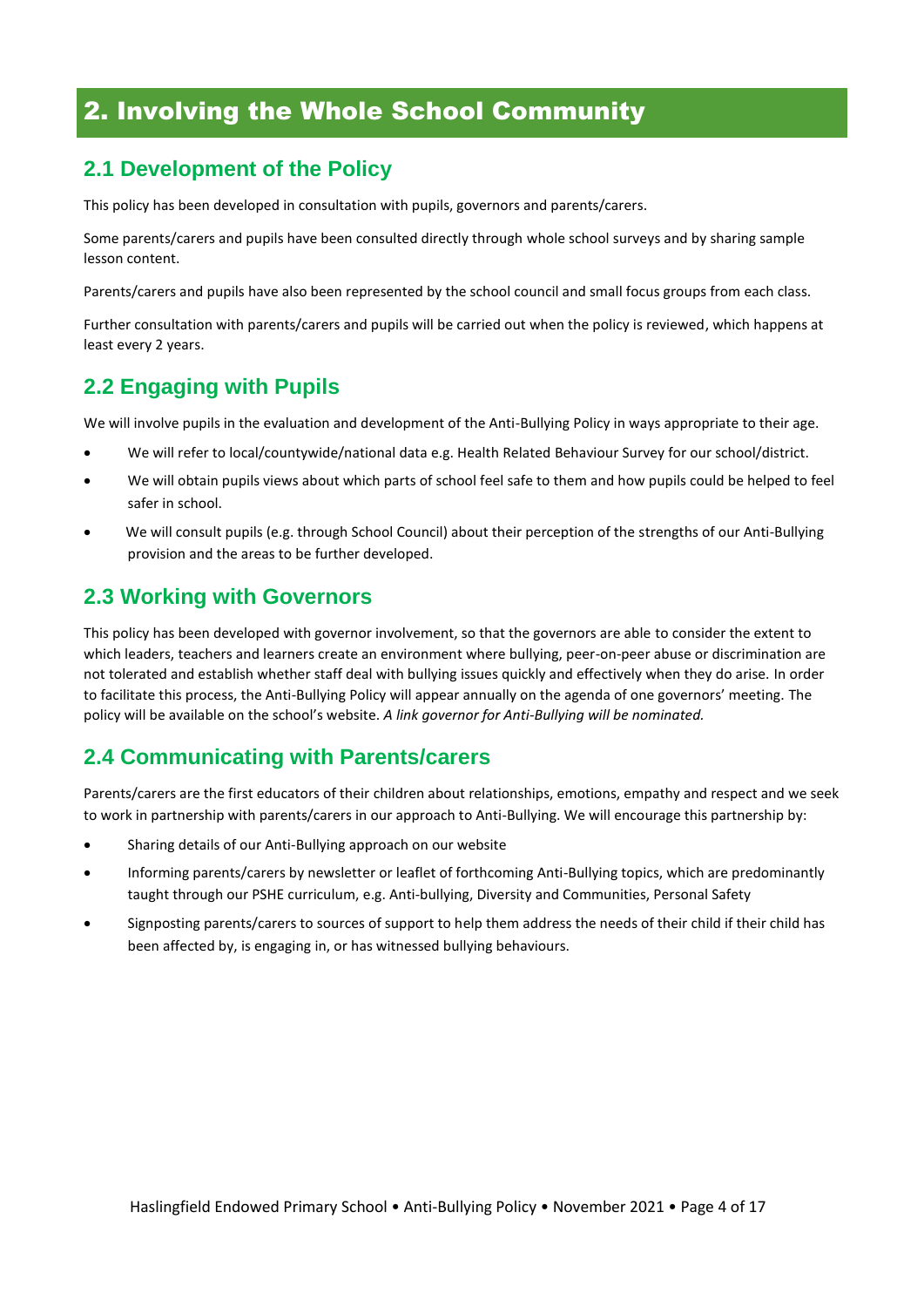# 3. The Role of Preventative Education

# **3.1 Principles**

This Anti-Bullying Policy is set within the wider context of the school's overall aims and values which is for the children to learn to achieve excellence in a safe and happy environment.

We recognise that effective preventative education can reduce the risk of bullying behaviour occurring. We know that children learn about skills which contribute to their ability to build and sustain healthy relationships in a wide variety of ways, not only through planned lessons, but through their everyday experiences at school and at home. Our school ethos, wider enrichment opportunities and the interventions and support offered all contribute to the development of these skills. All members of staff understand their role in supporting our strong anti-bullying culture.

# **3.2 Curriculum Organisation**

In accordance with the DfE statutory requirements for Relationships Education and Health Education (2020), pupils will learn:

- about different types of bullying (including cyberbullying), the impact of bullying, responsibilities of bystanders (primarily reporting bullying to an adult) and how to get help *(Respectful Relationships-Relationships Education).*
- that bullying (including cyberbullying) has a negative and often lasting impact on mental wellbeing *(Mental Wellbeing- Health Education).*
- that the internet can also be a negative place where online abuse, trolling, bullying and harassment can take place, which can have a negative impact on mental health *(Internet Safety and Harms – Health Education).*

We will primarily use the *Cambridgeshire Primary Personal Development Programme* and the resources recommended within it when planning and delivering PSHE with an Anti-Bullying focus, *which includes their 'Anti-Bullying' units of work.* 

*The Anti-Bullying Units of work provide the opportunity for pupils to learn, in an age appropriate way, about:*

- *the sort of behaviour that constitutes bullying, including cyberbullying*
- *how people can be affected by bullying*
- *the role that bystanders can play in worsening or improving a bullying situation*
- *the difference between bullying and falling out, including strategies for resolving a falling-out*
- *which trusted adults they could speak with if they were affected by bullying in school or in the community*
- *assertiveness strategies that could help them in a bullying situation*
- *ways in which pupils, teachers and parents/carers can work together to reduce bullying.*

Other topic areas which support learning about Anti-Bullying are:

- *Diversity and Communities - learning about the breadth of different family structures, lifestyles, religions and cultures and understanding how to show respect and celebrate difference.*
- *Digital Lifestyles - learning about how to navigate their online relationships positively and access help if they are worried about something online.*
- *Family and Friends - learning skills for developing and sustaining healthy friendships, including how to apply principles of mutuality, equality, respect and loyalty across different types of relationships*
- *Personal Safety - learning how to recognise when they are feeling unsafe, and how to ask for help and support.*

Anti-Bullying will be taught via:

 PSHE through *designated lessons, circle time, participation in Anti-bullying week, other focused events and themed weeks,*

Haslingfield Endowed Primary School • Anti-Bullying Policy • November 2021 • Page 5 of 17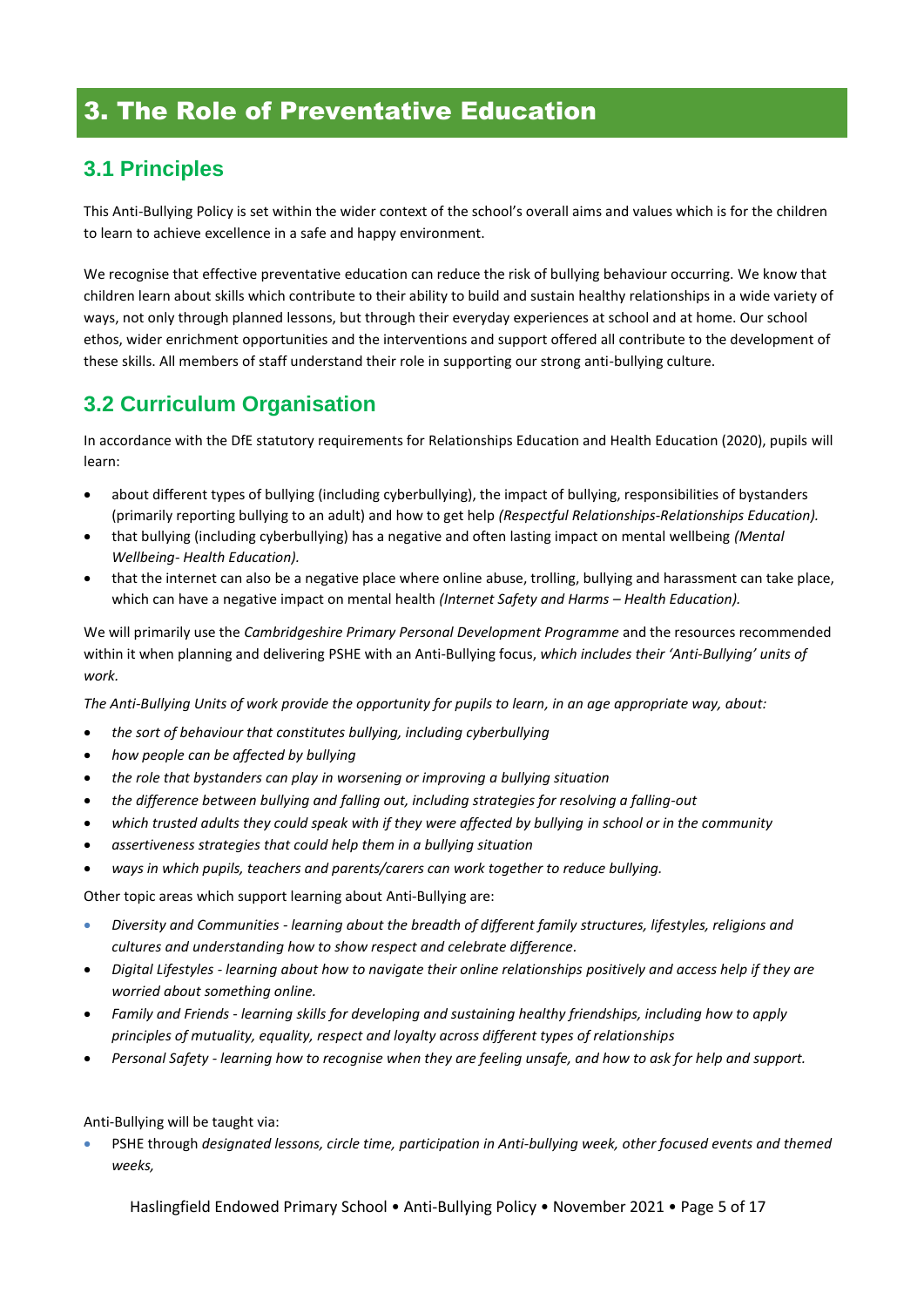- Other curriculum areas, especially *English, RE and computing*
- Enrichment activities, especially our assembly programme, buddy time and Peer Mediation opportunities.

For further information about our PSHE Curriculum, including how we select appropriate teaching resources, see our Relationships Education Policy.

## **3.3 Teaching Methodologies**

We apply the same principles when teaching about Anti-Bullying as in our wider PSHE teaching and deploy the same range of methodologies. For more information about our PSHE teaching methodologies see our Relationships Education Policy.

We recognise that there will be some children within the school who have previously or are currently affected by bullying and we will employ teaching and learning strategies to support all children to access the learning in a way which feels safe for them, including:

Using **Distancing Techniques** such as fiction, puppets, case studies, role-play, videos, which enable them to discuss issues without disclosing personal experience.

Establishing **Ground Rules** such as not naming others when discussing friendship/bullying experiences, the right to pass during Circle Time activities/drama activities if this feels uncomfortable, using safe language to enable all children to feel safer as they participate in learning in this subject area.

# 4. Responding to Bullying

# 4.1 Receiving a Report of Bullying

The school encourages and equips the whole school community to report all incidents of bullying, (including cyberbullying) including children who have experienced being bullied and bystanders who have witnessed an incident. Our preventative curriculum includes helping children to recognise bullying behaviours and identifying their trusted adults in and out of school.

All staff are trained on the need to take reports of bullying seriously, including when to involve the deputy Headteacher or Headteacher whom are both also designated safeguarding leads. Their first priority is to reassure the child that they have done the right thing by reporting the incident and to have a conversation with the child/ren targeted by the bullying behaviour to establish their views and feelings.

Where parents/carers have concerns about bullying, they are asked to inform the Class Teacher in the first instance. Senior members of staff such as Key Stage Leaders the Deputy Headteacher and the Headteacher will be involved where appropriate.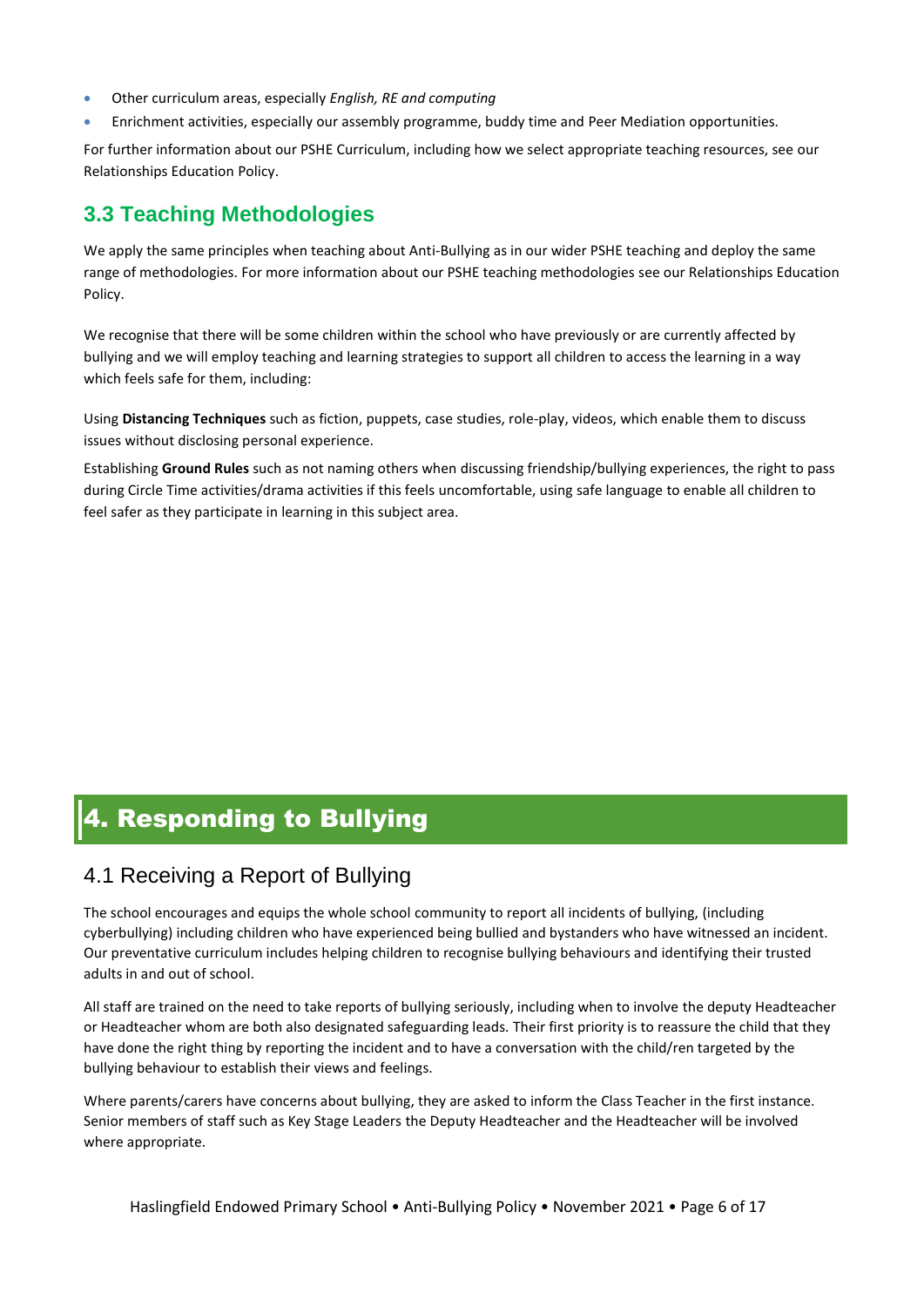# **4.2 Stage 1**

If peer to peer bullying has been reported to or is suspected by a member of staff, they should:

-Identify whether the behaviour is 'bullying' or is an isolated incident. In doing this, the member of staff must:

i. remain calm and do not appear to take sides.

ii. take the incident or report seriously, making time to listen to all involved.

iii. consider the 'Five P's when making their judgement- see appendix

- If it is clear that this is an isolated incident, the member of staff should take action or apply sanctions identified in the 'Positive behaviour Policy'- this will depend on the severity of the incident.

- If it is unclear, the member of staff should consult the Headteacher or Deputy Headteacher for advice.

- If it is clear that bullying is taking place, they must report this immediately to the Headteacher or Deputy Headteacher who will proceed to stage 2.

## **4.3 Stage 2**

If bullying has been identified, a number of strategies will be considered but, as long as the safety of all pupils is not compromised, the following will be ensured:

*-*Parents of both the victim and the pupil displaying bullying behaviour will be contacted by the Headteacher and will be encouraged to work in partnership with the school to deal with the behaviour.

- A record of the bullying will be kept in the 'Incidents of Bullying File' under the names of both the victim and the pupil displaying bullying behaviour.

- A log is kept in school of an communication and all staff involved add to the log as required to ensure nothing is missed.

- The bullying will be discussed at Senior Leadership Team meetings with Children causing any concern as a standing agenda item.

- All staff will be made aware of the bullying. There will be an agreed 'sign' in the staffroom used to indicate if bullying is suspected or has taken place. Under this sign the names of pupils involved are written and it is the responsibility of each member of staff to make themselves aware of the details by speaking to the Headteacher.

- Conciliation between those involved will be worked towards with an agree behaviour contract drawn up.

- Sanctions will be put into place according to the positive behaviour policy- these will be directed at the behaviour and not the pupil.

- The situation will be monitored and reviewed regularly.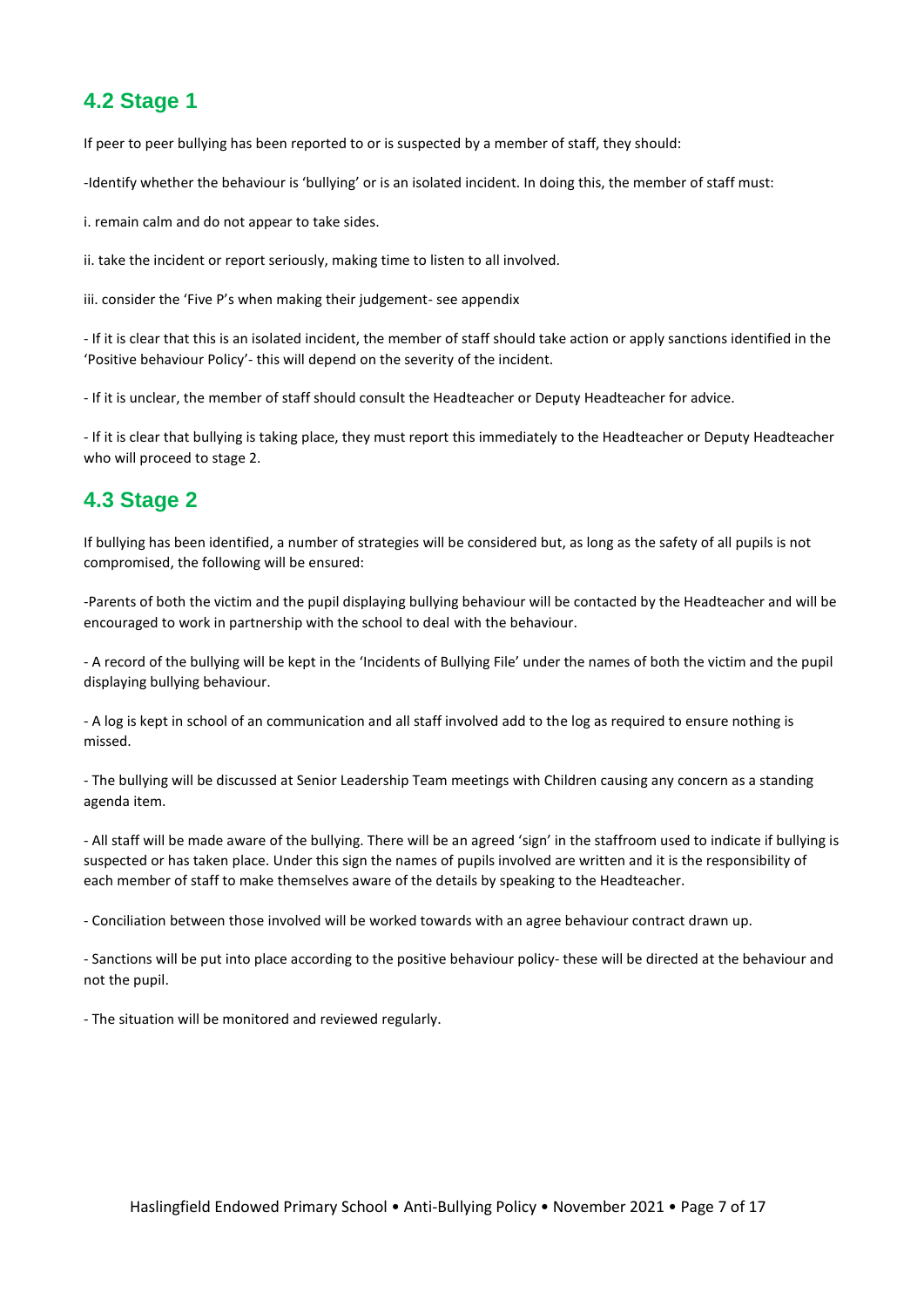# **4.4 Restorative Approaches – The Support Group Method**

After listening to the account of the targeted child, the school will discuss an appropriate course of action with them. All incidents of bullying will be responded to, taken seriously and the behaviour of those who have been bullying will be challenged.

Where appropriate, the school will initially consider the use of a restorative approach to resolve the situation. A restorative approach involves those who have displayed bullying behaviour focusing on their unacceptable behaviour, supporting them to develop empathy towards those involved and recognising their thoughts and feelings. This process ensures children causing harm are held to account for their behaviour by enabling them to:

- Accept responsibility for the harm caused to the individual being bullied
- Accept responsibility for the harm caused to others (e.g. staff, friends or family)
- Recognise the need to take action to begin to repair the harm caused
- Agree a range of helpful actions to repair the harm caused.

*The Support Group method is an example of a restorative approach (for more information see Appendix 7.2*)

# **4.5 Supporting Those Affected by Bullying Behaviours**

The priority for staff in supporting a child who has been targeted by bullying is to ensure that they feel safe. We seek to be led by the child's wishes and to be flexible in our approach to enable them to feel safe in and around school. This sort of support may also be offered to bystanders who have witnessed bullying behaviour. There are a range of strategies that may be deployed to support a child affected by bullying behaviours, including:

- Providing a named adult in school with whom the child feels comfortable talking to about the situation to monitor the situation and check in regularly with the child
- Providing supportive and nurturing structures such as a 'Circle of Friends.'
- Providing access to alternative options for some playtime/lunchtimes such as a buddy or access to play leader run activities
- Participating in whole class PSHE/Circle Time sessions to access aspects of the Anti-Bullying Preventative Education Curriculum content.
- Accessing social skills groups to develop emotional resilience and learn skills in assertiveness
- Accessing support from external agencies and professionals including counselling services. educational psychologists, Child and Adolescent Mental Health Service (CAMHS), Specialist Teaching Services.

As a school we have a duty of care towards all children and we recognise that children who display bullying behaviours may have significant unmet needs of their own. We seek to support children who have displayed bullying behaviours to develop their empathy skills and make more positive behaviour choices in future. This support might include:

- Restorative work to help the child face up to the harm they have caused, learn from it and repair the harm.
- Attendance at social skills groups to develop skills of listening, negotiating and empathising with others and techniques for managing conflict and peaceful problem solving
- Providing structured positive playtime/lunchtimes such as access to Midday Supervisor/Play leader run activities.
- Participating in whole class PSHE/Circle Time sessions to access aspects of the Anti-Bullying Preventative Education Curriculum content
- Accessing support from external agencies and professionals including counselling services. educational psychologists, Child and Adolescent Mental Health Service (CAMHS), Specialist Teaching Services.

Haslingfield Endowed Primary School • Anti-Bullying Policy • November 2021 • Page 8 of 17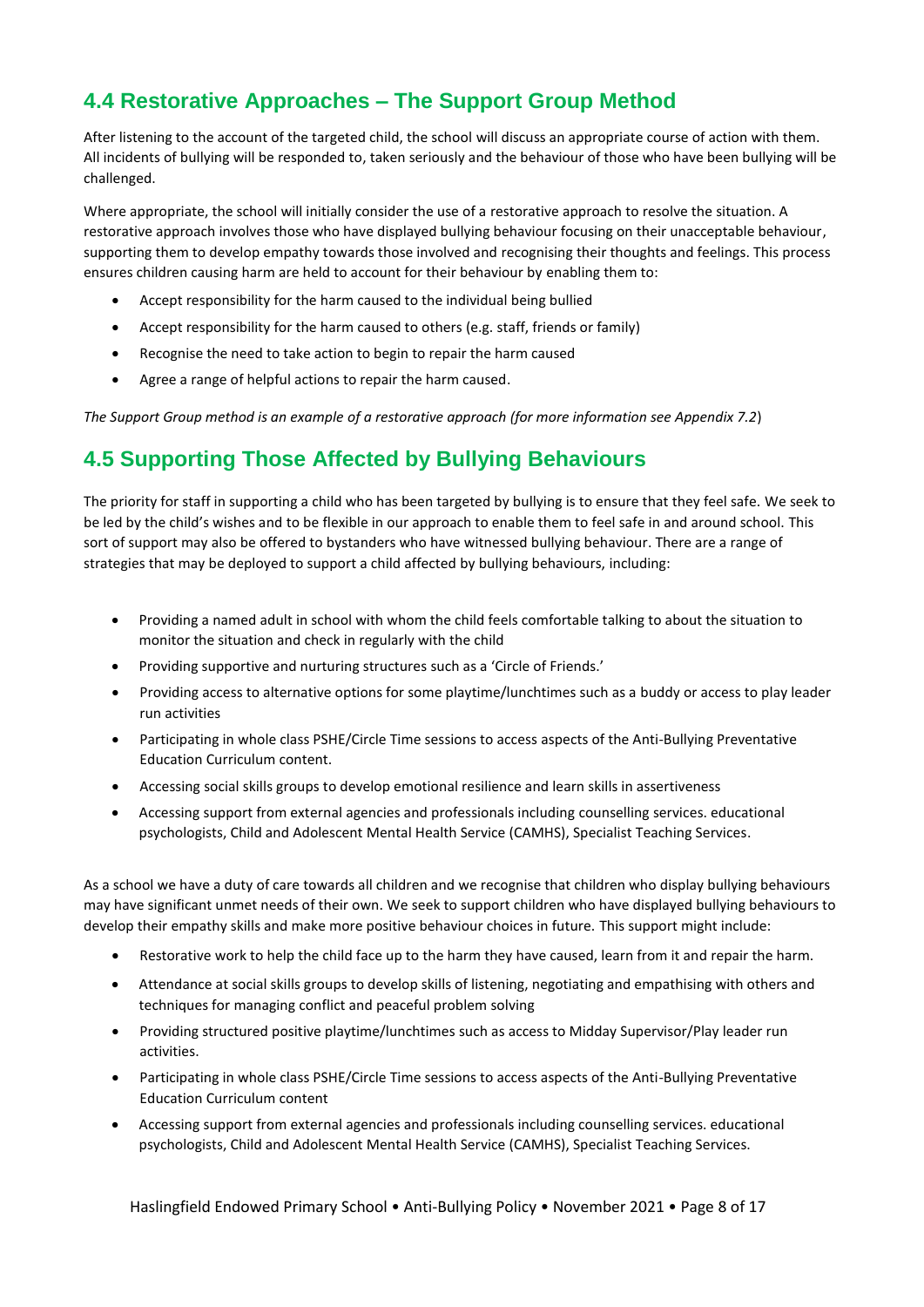In certain cases of bullying, the school will consider the use of disciplinary sanctions *e.g. in cases of serious bullying such as where violence has been used or where a restorative approach has been unsuccessful in preventing further incidents of bullying.* Sanctions will be applied fairly and proportionately in accordance with the school's Positive Behaviour Policy. Disciplinary sanctions are intended to:

- Impress on the perpetrator that what he/she has done is unacceptable
- Deter him/her from repeating that behaviour
- Signal to other children that the behaviour is unacceptable and deter them from doing it.
- Support and encourage then

The school will draw upon the school's Positive Behaviour Management Policy when deciding what these sanctions will be.

In the case of more serious and persistent bullying, where the perpetrator has not responded to the school's restorative strategies (see above) or sanctions, the school may consider excluding the perpetrator from the school. Some children who have been subjected to bullying can be provoked into violent behaviour. Where an attack has been provoked after months of persistent bullying, the school will view this behaviour differently from an unprovoked attack and will ensure that sanctions are proportionate to the circumstances.

# **4.6 Working with Parents and Carers**

Where the school has become aware of a bullying situation, the parents/carers of the child/young person who is being bullied will be informed via a phone call and parents/carers will be invited to the school to discuss their child's situation. The school will endeavour to involve parents/carers of children who have been bullied constructively at an early stage to support the process of working together to find ways of resolving the situation and bringing about reconciliation. The outcome of the meeting and agreed actions/responses will be recorded by the school on the school's recording Bullying Incident Report Form.

The parents/carers of the child displaying bullying behaviours will also be invited to the school to discuss the situation. The school seeks to work in partnership with parents/carers to help children to learn about the consequences of their behaviour choices and to support them to adopt positive behaviour choices in future. The outcome of the meeting and agreed actions/responses will be recorded by the school on the school's electronic recording system.

The school ensures that staff and all parents/carers remain fully aware of the measures that have been put into place to prevent the occurrence of further incidents. Follow up appointments are made with parent/carers to share these agreed measures and to monitor their success in preventing further bullying.

# **4.7 Out of School Bullying/Cyberbullying**

The school recognises that bullying can and does happen outside school and in the community. Bullying is a relationship issue and its occurrence reflects the ways in which children socialise in school and in the wider community. The school believes that bullying is unacceptable wherever and whenever it happens.

The school encourages children to seek help and to tell us about incidents of bullying that happen outside the school so that the school can:

- Raise awareness among the whole school community of possible risks within the community
- Alert colleagues in other schools whose pupils are bullying off the school premises
- Make contact with local police officers and representatives from the Youth Service, Locality Teams and other organisations (including sports clubs and voluntary organisations)
- Map safer routes to school in the event of a child being bullied on their journey to school
- Offer children and parents/carers strategies to manage bullying off the school premises e.g. guidance on how to keep safe online.

 $\bullet$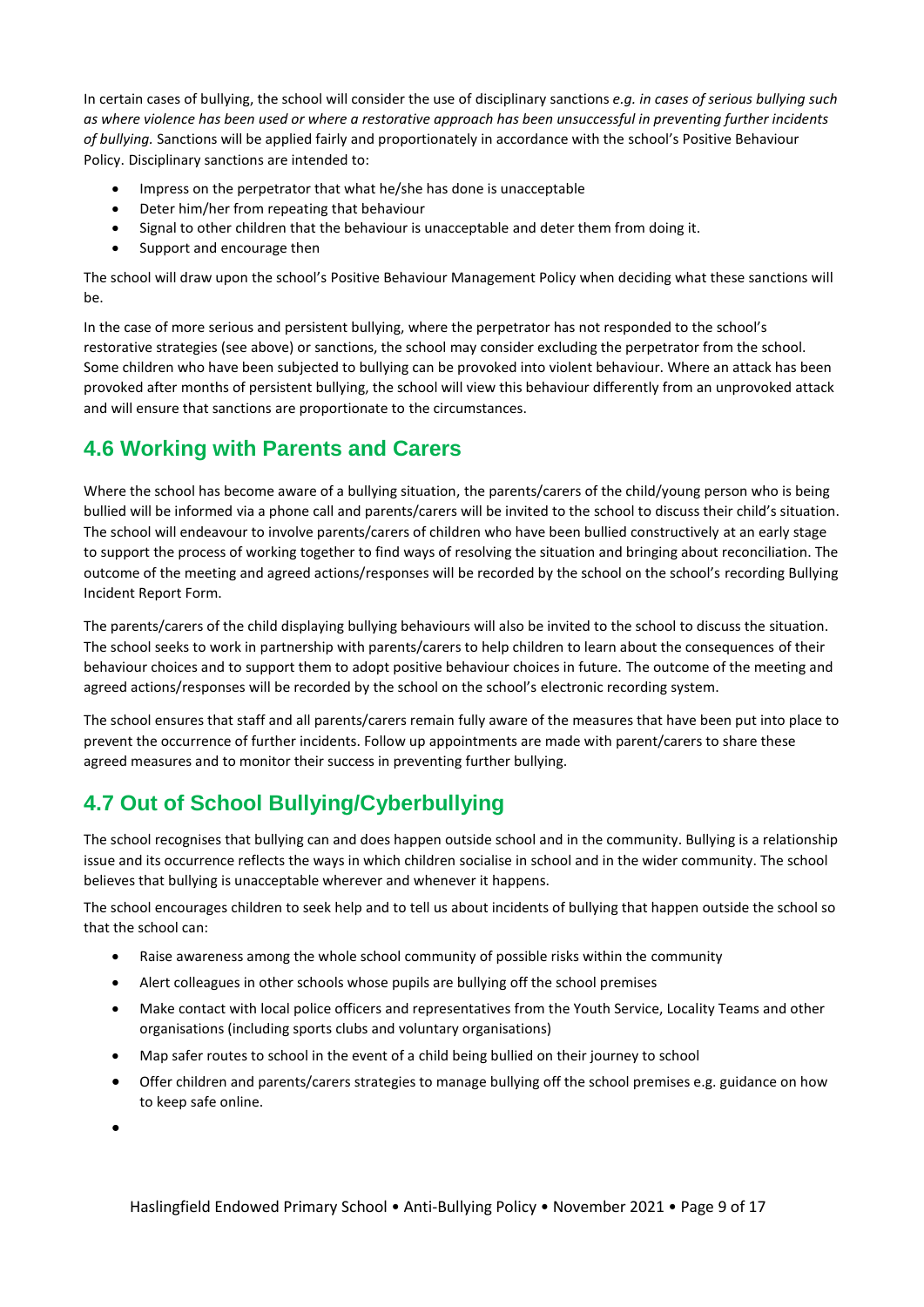# 5. Monitoring, Review and Evaluation

Monitoring, review and evaluation of the Policy is the responsibility of the Headteacher. The governing body will ask for information relating to the effectiveness of the policy when it is monitored every year. Information will be gathered from the Deputy Headteacher to inform judgements about effectiveness.

The policy will be comprehensively reviewed with engagement from members of the school community every two years, or sooner if an issue or incident occurs which warrants it.

# 6. Appendices

*All of these appendices are optional. You may wish to add others.*

- 6.1 Sample Bullying Incident Recording Form
- 6.2 The Support Group Method
- 6.3 Prejudice Related Bullying Guidance Document
- 6.4 Linked National Documents

[Preventing and Tackling Bullying \(2017\)](https://www.gov.uk/government/publications/preventing-and-tackling-bullying)

[Keeping Children Safe in Education](https://assets.publishing.service.gov.uk/government/uploads/system/uploads/attachment_data/file/835733/Keeping_children_safe_in_education_2019.pdf)

[Equality Act 2010](http://www.legislation.gov.uk/ukpga/2010/15/contents)

[RSE and Health Education](https://assets.publishing.service.gov.uk/government/uploads/system/uploads/attachment_data/file/805781/Relationships_Education__Relationships_and_Sex_Education__RSE__and_Health_Education.pdf)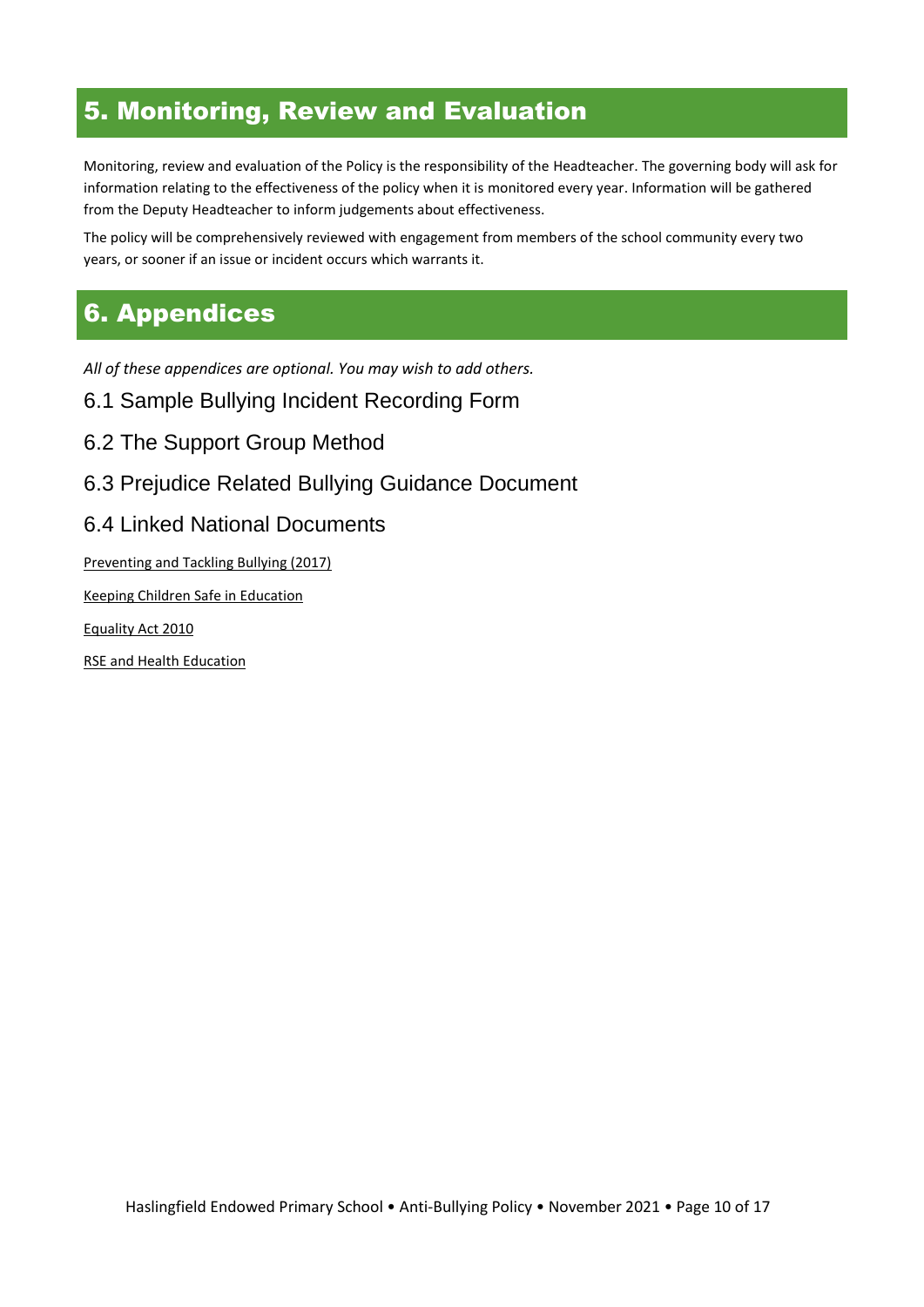# 6.1 Sample Bullying Incident Recording Form

| <b>Victim</b>                                                   |                                                |  |
|-----------------------------------------------------------------|------------------------------------------------|--|
| Name:                                                           | Class:                                         |  |
| Time:                                                           | Reported by:                                   |  |
| First aid required (refer to first aid book)<br>$\circ$         |                                                |  |
| CP issue (refer to My Concern)<br>$\circ$                       | For Completed by:                              |  |
| <b>Other Children involved</b>                                  |                                                |  |
|                                                                 |                                                |  |
|                                                                 |                                                |  |
| <b>Behaviours</b>                                               | Class / Environment /                          |  |
| Play fighting<br>Racism<br>$\circ$<br>$\circ$                   | Location                                       |  |
| Property damage<br>$\circ$<br>$\circ$                           | Defiance/rudeness                              |  |
| Excluding/ignoring<br>Inappropriate<br>$\circ$<br>$\circ$       |                                                |  |
| behaviour<br>Absconding<br>$\circ$                              |                                                |  |
| Unsafe behaviour<br>Throwing objects<br>$\circ$<br>$\circ$      |                                                |  |
| Swearing<br>Teasing<br>$\circ$<br>$\circ$                       |                                                |  |
| Name calling<br>$\circ$<br>$\circ$                              | Homophobic abuse                               |  |
| Violence<br>$\circ$                                             |                                                |  |
| Description of behaviours (what has been reported as happening) |                                                |  |
|                                                                 |                                                |  |
|                                                                 |                                                |  |
|                                                                 |                                                |  |
|                                                                 |                                                |  |
|                                                                 |                                                |  |
| <b>Actions / Consequences (if any)</b>                          |                                                |  |
|                                                                 |                                                |  |
|                                                                 |                                                |  |
|                                                                 |                                                |  |
|                                                                 |                                                |  |
| Victim Parents informed? (when, how)                            | Perpetrator(s) Parents in formed? (when, how?) |  |
|                                                                 |                                                |  |
|                                                                 |                                                |  |
|                                                                 |                                                |  |
|                                                                 |                                                |  |
| <b>Class Teacher Signature:</b>                                 | <b>Senior Leader Signature:</b>                |  |
|                                                                 |                                                |  |
| <b>Date</b>                                                     | <b>Date</b>                                    |  |
| Follow up 1                                                     |                                                |  |
| Date:                                                           |                                                |  |
| By who:                                                         |                                                |  |
| Follow up 2                                                     |                                                |  |
| Date:                                                           |                                                |  |
| By who:                                                         |                                                |  |
| Follow up 3                                                     |                                                |  |
| Date:                                                           |                                                |  |
| By who:                                                         |                                                |  |
|                                                                 |                                                |  |
| <b>Headteacher Signature and Date:</b>                          |                                                |  |

Haslingfield Endowed Primary School • Anti-Bullying Policy • November 2021 • Page 11 of 17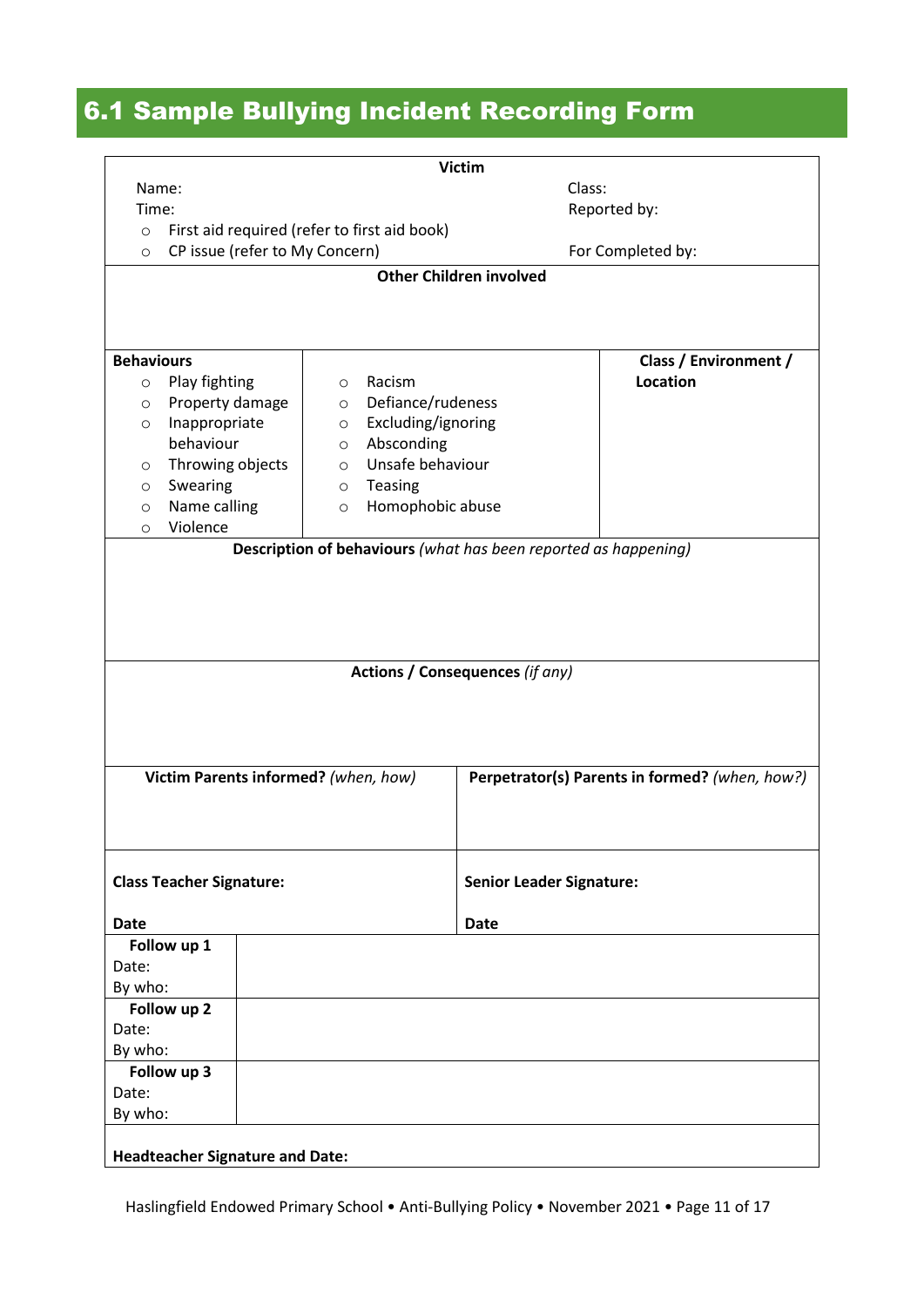# 6.2 The Support Group Method

The Support Group Method, developed by Barbara Maines and George Robinson, was first outlined in Educational Psychology in Practice (1991). The approach addresses bullying by forming a support group of children including those who have been displaying bullying behaviours and/or have been involved as bystanders. It uses a problemsolving approach, without apportioning blame, giving responsibility to the group to solve the problem and to report back at a subsequent review meeting. For further information, see [5A The Support Group Method](https://drive.google.com/open?id=0B8aya-vDwpehdGk3OXNpTTF5QnM) an[d 5B Recording](https://drive.google.com/open?id=0B8aya-vDwpehYUNLSWNGLWdHYVk)  [Sheets for the Support Group Method](https://drive.google.com/open?id=0B8aya-vDwpehYUNLSWNGLWdHYVk)

#### **The Support Group Method – A Seven Step Structure**

#### **Step one – talk with and listen to the child targeted by the bullying behaviours**

In this step the facilitator seeks to understand the feelings and thoughts of the child targeted by the bullying behaviours. They explain the method and gain permission to proceed. The facilitator and child discuss who will make up the support group including who the child feels would be peer supporters and agree what will be recounted to the group.

#### **Step two – convene a meeting with the people involved**

The facilitator arranges to meet with The Support Group agreed with the child in step one. A group of six to eight children works well. The group includes those who have been displaying bullying behaviours and/or have been involved as bystanders alongside peer supports. The aim is to use the strengths of the group members to bring about the best outcome.

#### **Step three – explain the problem**

The facilitator tells the group that s/he is worried about the target who is having a very hard time at the moment. The facilitator recounts the story of the target's feelings about the situation. At no time does the facilitator discuss the details of the incidents or allocate blame to the group.

#### **Step four – share responsibility**

The facilitator explains that this group has been convened to help solve the problem. The facilitator wants to help the child has been targeted to feel happier and safer in school and they need the help of the group.

#### **Step five – ask the group members for their ideas**

Each member of the group is then encouraged to suggest a way in which the target could be helped to feel happier and safer. Ideas are owned by the group members and not imposed by the facilitator. The facilitator makes positive responses and does not go on to extract a promise of improved behaviour.

#### **Step six – leave it up to them**

The facilitator ends the meeting by passing over the responsibility to the group to solve the problem, thanking them, and expressing confidence in a positive outcome. It is also arranged that they will meet again to see how things are going.

#### **Step seven – meet them again**

About a week later, the facilitator discusses with the target how things have been going. S/he then meets with the group to discuss how things have been going for them. This allows the facilitator to monitor the bullying and keeps the children involved in the process.

Haslingfield Endowed Primary School • Anti-Bullying Policy • November 2021 • Page 12 of 17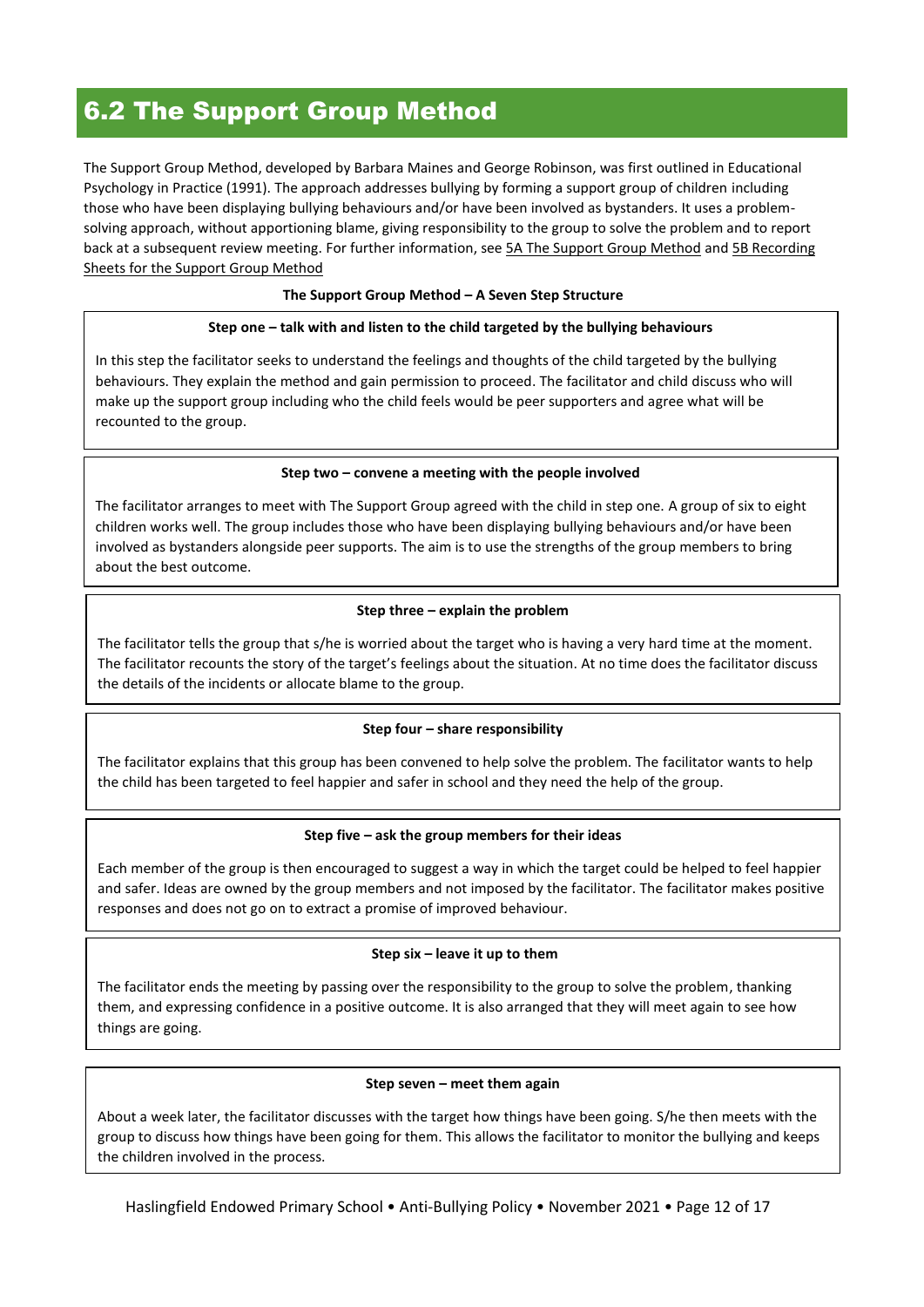# 6.3 Prejudice-Related Bullying Guidance Document

# **6.3.1 Defining prejudice-related bullying**

We recognise that:

- **any** chid may be affected by bullying
- sometimes bullying is related to prejudice.

The definition of a prejudice-related incident is derived from The Stephen Lawrence Inquiry Report (1999) definition of a racist incident:

any incident which is perceived to be prejudice-related [racist] by the victim or any other person.

All incidents of prejudice-related bullying in schools constitute a prejudice-related incident. However not all prejudice-related incidents would constitute prejudice-related bullying. To determine if prejudice-related incident/s are bullying, refer to our definition of bullying:

 *repetitive, intentional hurting of one person or group by another person or group, where the relationship involves an imbalance of power. It can happen face to face or online.*

 *(Antibullying Alliance definition).*

We record prejudice-related incidents, including prejudice-related bullying. *This information is collated and shared with the Local Authority/Governing Body. We analyse this information at school level to identify any patterns of behaviour and consider tailoring our curriculum provision in the light of this analysis.*

Th[e Equality Act 2010](http://www.legislation.gov.uk/ukpga/2010/15/contents) outlines the following protected characteristics: age, disability, gender reassignment, marriage and civil partnership, pregnancy and maternity, race, religion or belief, sex and sexual orientation. There may be occasions where prejudiced-related incidents need to be reported to the police as a hate crime.

In addition to prejudice-related bullying linked with one or more of the protected characteristics, children may be targeted due to other prejudices, for example due to their home circumstances.

# **6.3.2 Bullying related to race, culture, ethnic origin or faith**

*10% of young people who are bullied think it was because of attitudes towards their race while 4% believe it was because of attitudes towards their religion (Ditch the Label, 2017).*

*Gypsy, Roma and Traveller children and young people experience high levels of bullying and exclusion in schools, have lower attainment levels and are among those most likely to be excluded from school (Equality & Human Rights Commission, 2016).*

We recognise that children may be bullied due to their race, cultural background, ethnic origin or faith. We take all incidents of bullying, including race and faith targeted bullying and prejudice seriously. Bullying related to race, culture, ethnic origin or faith will be recorded as a prejudiced-related incident. We support children to recognise the views of others and to help them understand that lifestyle choices, views and attitudes will differ among people, but that prejudice, racism and intolerance are always unacceptable.

We celebrate diversity, promote inclusion and encourage children to be respectful towards and accepting of difference through:

- our PSHE Curriculum especially the 'Diversity and Communities,' 'Anti-Bullying,' 'Working Together' and 'Rights, Rules and Responsibilities' units of work
- our 'Diversity and Communities' units of work which include: encouraging the children to explore their own racial and cultural identity; exploring the variety of origins, national identities, religious beliefs cultural traditions and lifestyles locally and in the UK; exploring ways to demonstrate respect to those with different lifestyles, beliefs and tradition; recognising the negative effects of stereotyping and how they might lead to prejudice
- introducing children to picture books that explore different people's lives and empathise with different points of view

Haslingfield Endowed Primary School • Anti-Bullying Policy • November 2021 • Page 13 of 17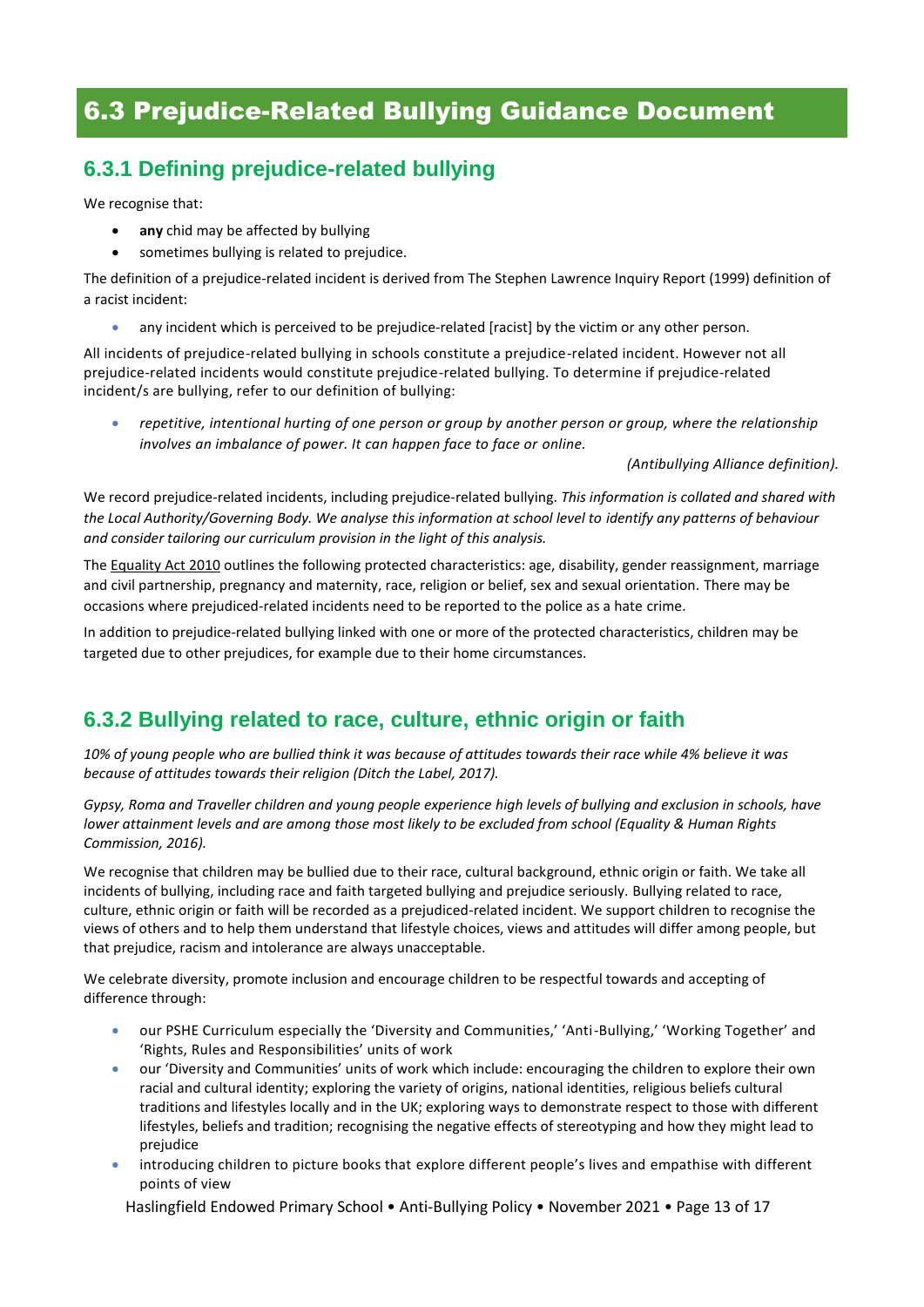- our wider school Curriculum, ensuring that we teach about authors, scientists, historians, explorers, inventors, musicians etc. with a range of different protected characteristics
- **•** our Religious Education Curriculum
- carefully selecting resources (books, images, photographs, film clips etc) that reflect back the diverse families, religions and backgrounds of our children, so that everyone feels included.
- promoting our school values
- our planned assembly programme
- ensuring all our staff members model respectful behaviour towards others
- encouraging the children via our school values/behaviour policy to demonstrate respectful behaviour to others both online and offline
- ensuring all our staff members challenge all prejudicial language if it is used in school and using these occasions as teaching opportunities to explain to children why such language is offensive and therefore unacceptable to use.

## **6.3.3 Bullying related to sex, gender identity and sexual identity**

#### *Nearly half of LGBT pupils are bullied for being LGBT at school (Stonewall School Report, 2017)*

We recognise that any child may experience bullying based on sexist attitudes, misogynistic attitudes or gender stereotyping. Children who do not conform to gender stereotypes, who do not identify with a binary definition of gender, those identifying as transgender or experiencing gender dysphoria (feeling that they belong to another gender) can become targets of bullying. Children can also be targeted on the basis of their perceived or actual sexual orientation.

We take all incidents of bullying, including sexist, misogynistic, homophobic, biphobic and transphobic bullying and prejudice seriously. Bullying related to sex, gender identity or sexual identity will be recorded as a prejudiced-related incident. We support children to recognise the views of others and to help them understand that lifestyle choices, views and attitudes will differ among people, but that prejudice and intolerance are always unacceptable.

We celebrate diversity, promote inclusion and encourage children to be respectful towards and accepting of difference through:

- celebrating the diverse range of family structures represented in our school community so that all children feel valued and see their own family situation reflected back
- our PSHE Curriculum especially the 'Diversity and Communities,' 'Anti-Bullying,' 'Working Together' and 'Rights, Rules and Responsibilities' units of work
- introducing children to picture books and resources that reflect diverse family structures
- carefully selecting resources (books, images, photographs, film clips etc) that challenge gender stereotypes
- ensuring that our extra-curricular activities and clubs are not offered to one gender but are open to all
- promoting our school values
- our planned assembly programme
- ensuring all our staff members model respectful behaviour towards others
- encouraging the children via our school values/behaviour policy to demonstrate respectful behaviour to others both online and offline
- ensuring all our staff members challenge sexist/misogynistic/homophobic/biphobic/transphobic or otherwise prejudicial language if it is used in school and using these occasions as teaching opportunities to explain to children why such language is offensive and therefore unacceptable to use.

## **6.3.4 Bullying related to special educational needs and disabilities**

*Primary school pupils with special educational needs are twice as likely as other children to suffer from persistent bullying. (Institute of Education 2014)*

We recognise that children with a special education need or disability may be targeted by bullying behaviour. We take all incidents of bullying, including disablist bullying and prejudice seriously. Bullying related to a special education need or disability will be recorded as a prejudice-related incident. We support children to celebrate their own unique abilities and talents and recognise those of others. We also help them to understand that prejudice and intolerance are always unacceptable.

Haslingfield Endowed Primary School • Anti-Bullying Policy • November 2021 • Page 14 of 17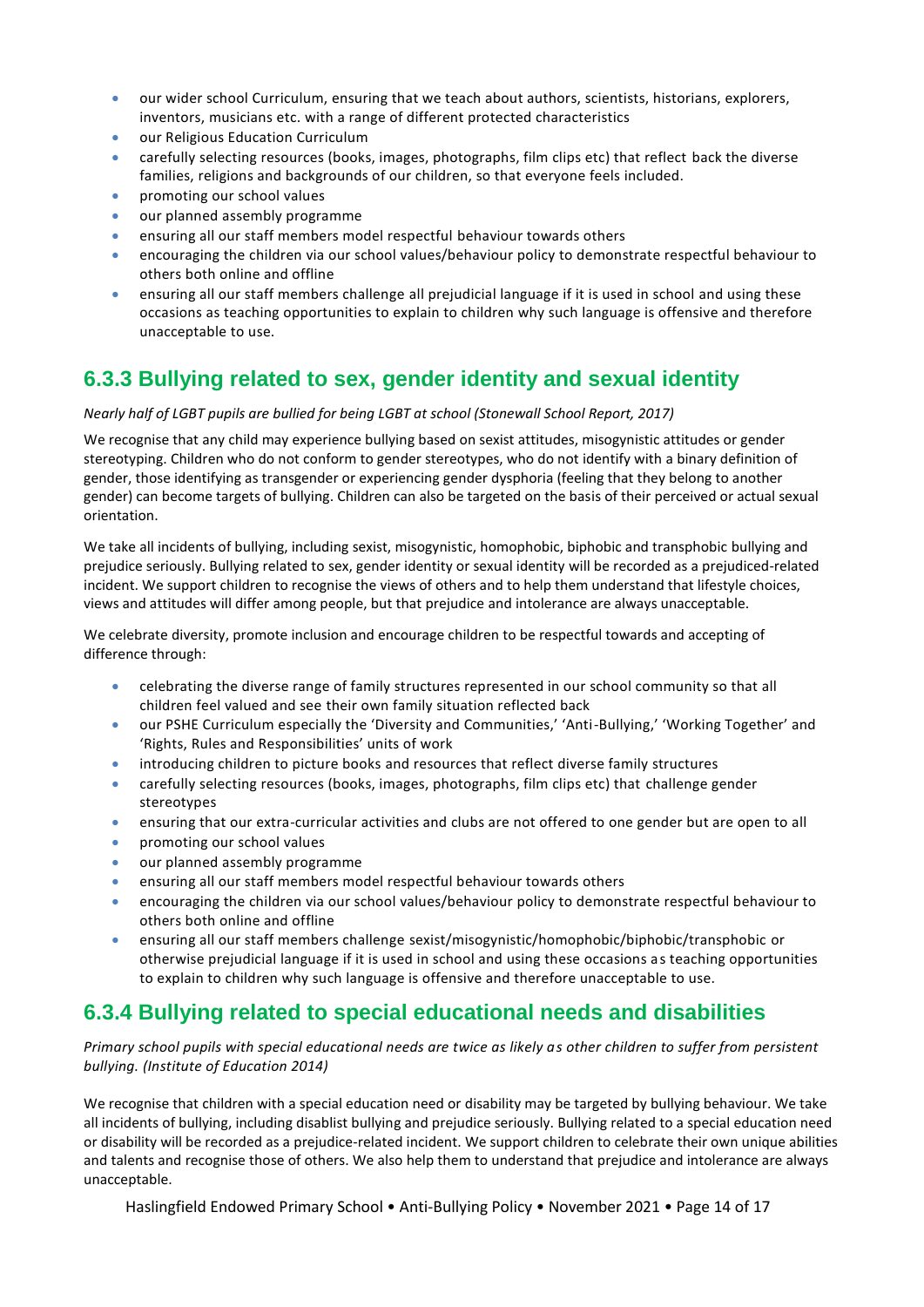Our Special Educational Needs and Disabilities Coordinator (SENDCo) is Christine Kimberley. For more information about how we support children with special educational needs and disabilities, see our SEND Policy.

We celebrate diversity, promote inclusion and encourage children to be respectful towards and accepting of difference through:

- celebrating the diverse range of skills, talents and attributes of our school community
- our PSHE Curriculum especially the 'Diversity and Communities,' 'Anti-Bullying,' 'Working Together' and 'Rights, Rules and Responsibilities' units of work
- our wider school Curriculum, ensuring that we celebrate the contributions made by those with special education needs or disabilities to science, literature, music, sport, music etc.
- introducing children to picture books that enable exploration of these themes
- carefully selecting resources (books, images, photographs, film clips etc) that challenge stereotypes about special educational needs and disability and reflect our diverse population
- promoting our school values
- our planned assembly programme
- ensuring all our staff members model respectful behaviour towards others
- encouraging the children via our school values/behaviour policy to demonstrate respectful behaviour to others both online and offline
- ensuring all our staff members challenge disablist or otherwise prejudicial language if it is used in school and using these occasions as teaching opportunities to explain to children why such language is offensive and therefore unacceptable to use.

## **6.3.5 Bullying related to appearance**

*Appearance related bullying is bullying that targets an aspect of a person's appearance. It could be that they are bullied for their size, height or disfigurement. It can often be linked with other types of bullying such as racist bullying, disablist bullying, sexist bullying and bullying of LGBT+ young people. It is often thought of as the most common reason for children experiencing bullying. (Anti-Bullying Alliance, 2021)*

We recognise that children may be targeted due to factors related to their appearance. We take all incidents of bullying seriously, including when a child is targeted because of their appearance. Whilst not a protected characteristic according to the Equality Act, we record bullying related to appearance a prejudice-related incident. We support children to develop body confidence and to recognise the value of personal qualities and attributes over factors such as appearance. We also help them to understand that prejudice and intolerance are always unacceptable.

We celebrate diversity, promote inclusion and encourage children to be respectful towards and accepting of difference through:

- our PSHE Curriculum especially the 'Diversity and Communities,' 'Anti-Bullying,' 'Working Together' and 'Rights, Rules and Responsibilities' units of work
- our 'Body Image' enrichment unit with children in year 5 and 6
- carefully selecting resources (books, images, photographs, film clips etc) that reflect our diverse population
- introducing children to picture books that promote enable exploration of these themes
- promoting our school values
- our planned assembly programme
- ensuring all our staff members model respectful behaviour towards others
- encouraging the children via our school values/behaviour policy to demonstrate respectful behaviour to others both online and offline
- ensuring all our staff members challenge prejudicial language if it is used in school and using these occasions as teaching opportunities to explain to children why such language is offensive and therefore unacceptable to use.

## **6.3.6 Bullying related to family circumstances - care experienced children**

Haslingfield Endowed Primary School • Anti-Bullying Policy • November 2021 • Page 15 of 17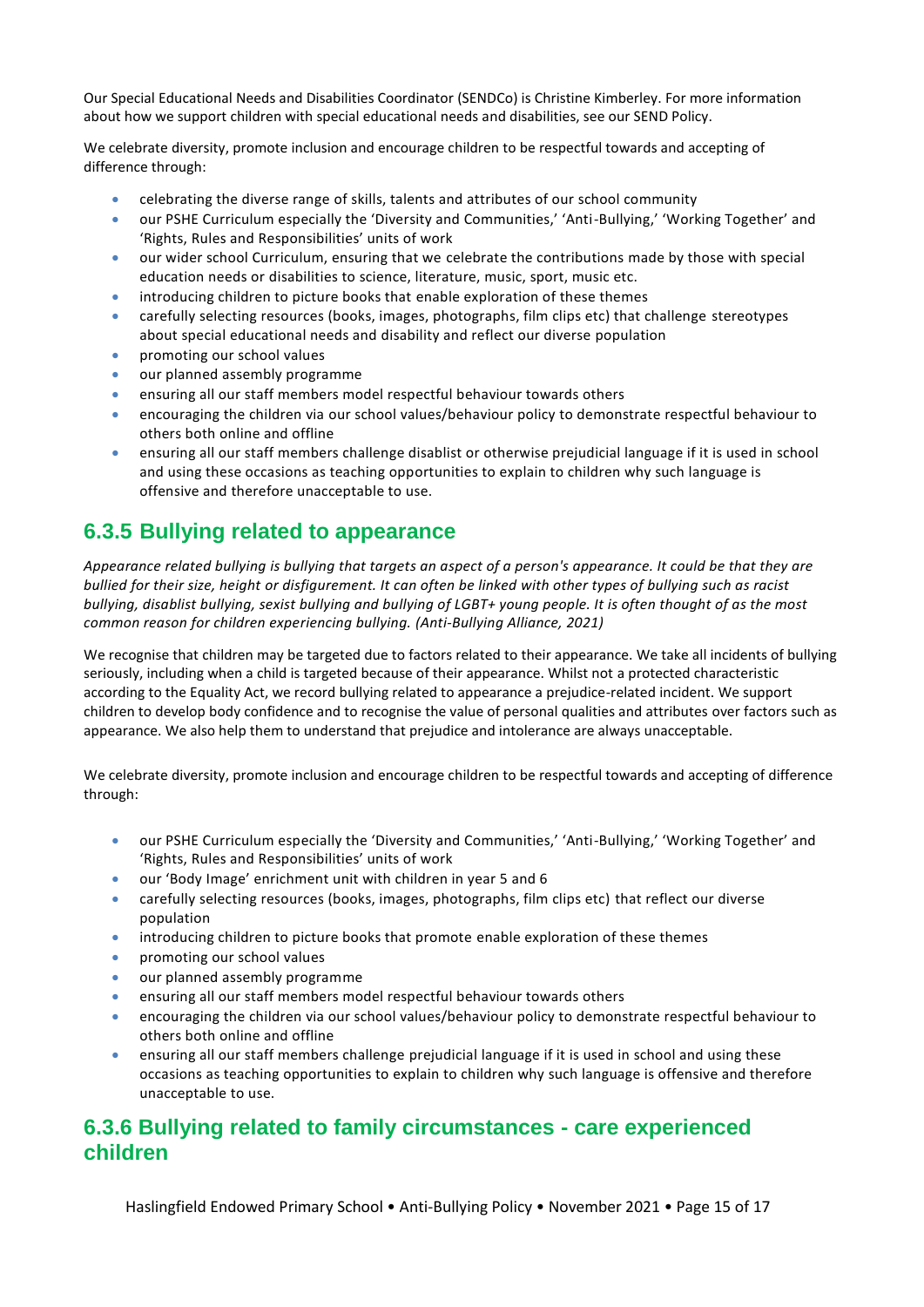*Care-experienced young people (i.e. looked after children and those who have been in care) are among the groups who are most vulnerable to bullying. Challenges that may face looked after children are: several placements; having to adapt to new situations/people repeatedly; losing contact with friends and often extended members of family. Children in care report twice the level of bullying than other children in primary years (Safe To Play, 2008).*

We recognise that children who are care-experienced may experience bullying due to their family circumstances. We take all incidents of bullying seriously, including when a child is targeted because of their family circumstances. Whilst not a protected characteristic according to the Equality Act, we record bullying related to family circumstances as a prejudice-related incident. We support children to recognise that family structures vary, and that prejudice and intolerance are always unacceptable.

We have a named school lead for Looked After Children and Previously Looked After Children (Christine Kimberley). For more information about how we support our Looked After Children and Previously Looked After Children see our Looked After Children (LAC) and Previously Looked After Children (PLAC) Policy.

We celebrate diversity, promote inclusion and encourage children to be respectful towards and accepting of difference through:

- celebrating the diverse range of family structures represented in our school community so that all children feel valued and see their own family situation reflected back
- our PSHE Curriculum especially the 'Diversity and Communities,' 'Anti-Bullying,' 'Working Together' and 'Rights, Rules and Responsibilities' units of work
- our 'Anti-Bullying units of work which explore different forms of prejudice-based bullying
- promoting our school values
- our planned assembly programme
- ensuring all our staff members model respectful behaviour towards others
- encouraging the children via our school values/behaviour policy to demonstrate respectful behaviour to others both online and offline
- ensuring all our staff members challenge prejudicial language if it is used in school and using these occasions as teaching opportunities to explain to children why such language is offensive and therefore unacceptable to use.

## **6.3.7 Bullying related to family circumstances- young carers**

*Research has shown that young carers are a vulnerable group and are significantly more likely to be bullied. Young carers have a range of responsibilities which might include caring for a sick relative or friend. This can have a significant impact on their lives which can leave them feeling different or isolated from their peers, they may miss out on social opportunities and are more likely to be bullied or harassed (Carers Trust, 2016).*

We recognise that children who are young carers may experience bullying due to their family circumstances. We take all incidents of bullying seriously, including when a child is targeted because of their family circumstances. Whilst not a protected characteristic according to the Equality Act, we record bullying related to family circumstances as a prejudiced-related incident. We support children to recognise that family structures vary, and that prejudice and intolerance are always unacceptable.

For more information about how we identify, and support young carers see our Young Carers Policy.

We celebrate diversity, promote inclusion and encourage children to be respectful towards and accepting of difference through:

- celebrating the diverse range of family structures represented in our school community so that all children feel valued and see their own family situation reflected back
- our PSHE Curriculum especially the 'Diversity and Communities,' 'Anti-Bullying,' 'Working Together' and 'Rights, Rules and Responsibilities' units of work
- our 'Anti-Bullying units of work which explore different forms of prejudice-based bullying
- promoting our school values
- our planned assembly programme
- ensuring all our staff members model respectful behaviour towards others

Haslingfield Endowed Primary School • Anti-Bullying Policy • November 2021 • Page 16 of 17